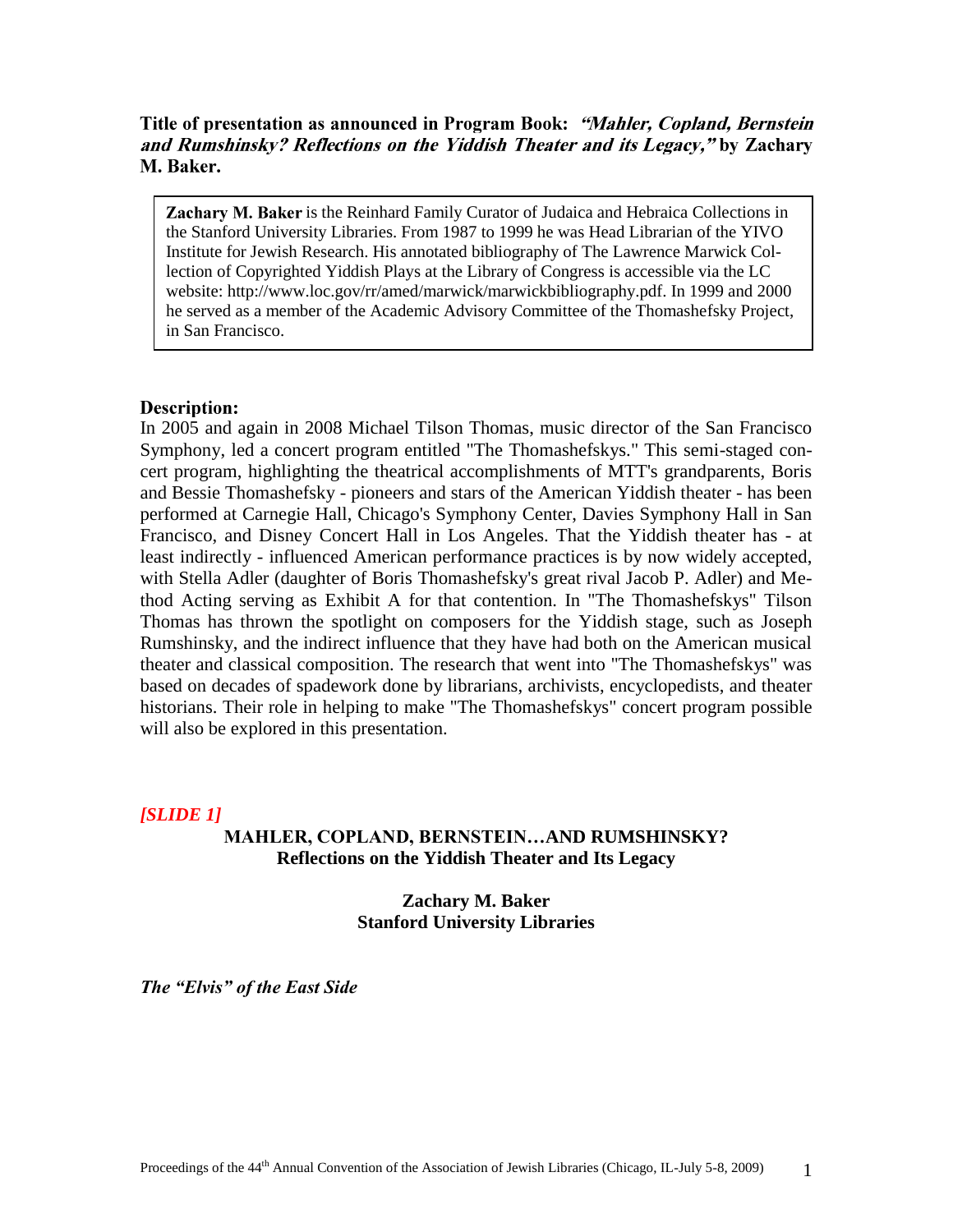In the mid-1920s, Abraham Cahan, the editor of the mass-circulation Yiddish daily *Forward* reflected on his experiences as a young theater-going immigrant in New York City some four decades earlier:

The New York Yiddish theater began in 1883 [*he wrote*]. Few of the actors were professionals; most were amateurs, young men and women from Odessa who in the old country had fallen in love with the theater.

### *[SLIDE 2]*

….

The leading playwright was Abraham Goldfaden. The leading star was youthful Boris Thomashefsky, who played many female roles because the companies lacked women actors. For a short time during the winter of 1882, I boarded with Thomashefsky"s mother in a house on Mott Street near Bayard Street. I remember him as a handsome youngster of sixteen who was already a temperamental star.<sup>1</sup>

Later in the same volume, Cahan shared his impressions of Boris Thomashefsky circa 1890, when the actor was in his early twenties and had become the "Elvis" (or the "Michael Jackson"?) of the Jewish immigrant quarter.

He was just perfect for the historical operettas and biblical stories which were then at the height of their popularity on the Jewish stage. One could not imagine a more handsome biblical prince. As a prince, he wore short puffed breeches so that the women could admire the shapeliness of his legs. Thomashefsky had the most beautiful pair of legs on the Yiddish stage.

## *[SLIDE 3]*

He became the darling of the public, especially of the women. Girls would save their pennies to buy a ticket to a Thomashefsky show. From the excited reports of those who had already seen the play, they knew in advance every revealing move he would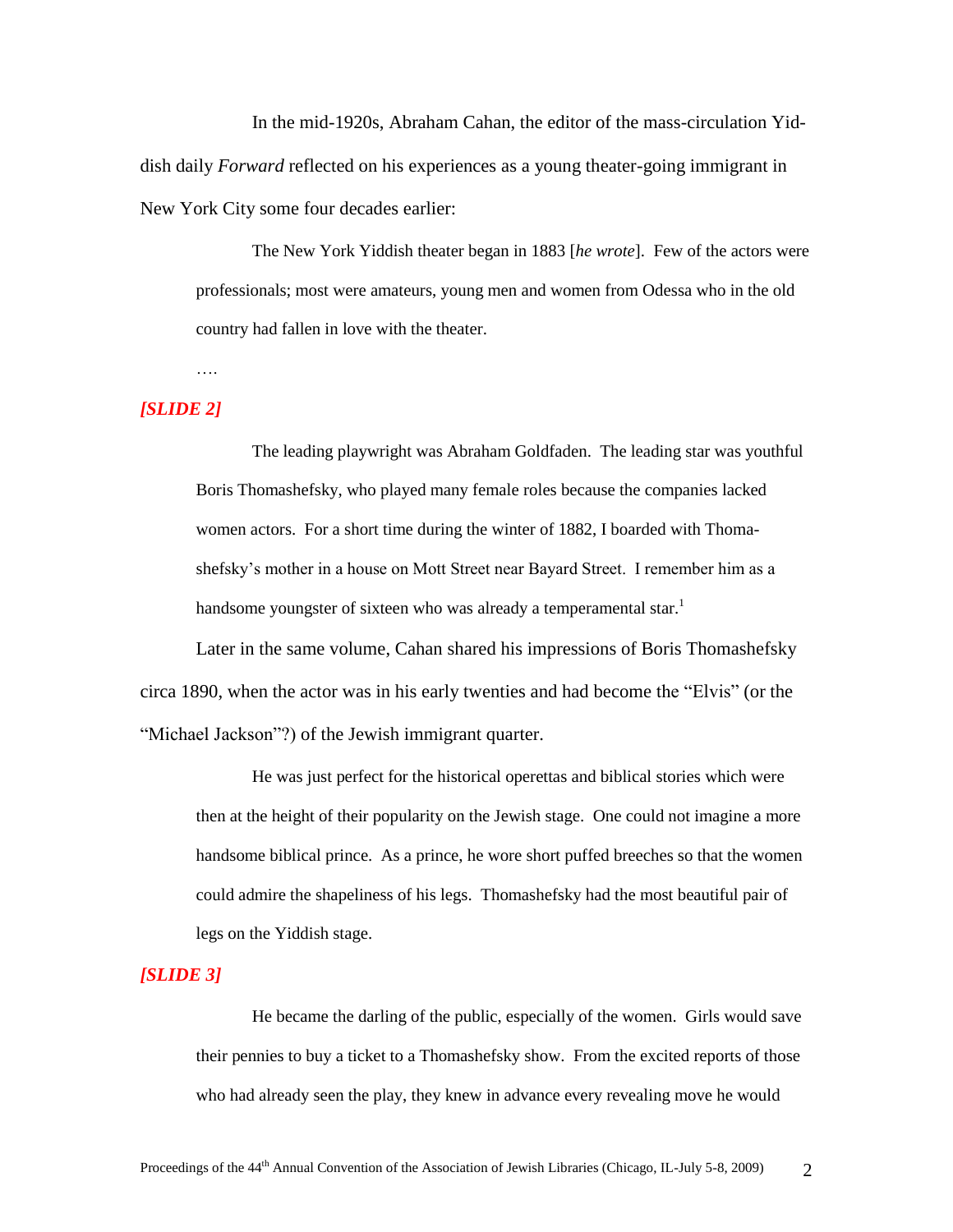make, at what position of the stage he would stand and what part of the theater afforded the best view. $2$ 

## *[SLIDE 4]*

At the turn of the twentieth century, Cahan served as indispensable tour guide for the American journalist Hutchins Hapgood, whose sketches of the Jewish immigrant scene were eventually published in the much-cited book, *The Spirit of the Ghetto*. Hapgood"s contemporary take on Boris Thomashefsky was somewhat more jaundiced than Cahan"s retrospective appraisal:

Joseph Latteiner is the most popular playwright in the Bowery, and Boris Thomashevsky perhaps the most popular actor. Latteiner has written over a hundred plays, no one of which has form or ideas. He calls them *Volksstücke* (plays of the people), and naïvely admits that he writes directly to the demand. They are mainly mixed melodrama, broad burlesque, and comic opera. His heroes are all intended for Boris Thomashevsky, a young man, fat, with curling black hair, languorous eyes, and a rather effeminate voice, who is thought very beautiful by the girls of the Ghetto. Thomashevsky has a face with no mimic capacity, and a temperament absolutely impervious to mood or feeling. But he picturesquely stands in the middle of the stage and declaims phlegmatically the role of the hero, and satisfies the "romantic" demand of the audience. Nothing could show more clearly how much more genuine the feeling of the Ghetto is for fidelity to life than for romantic fancy. How small a part of the grace and charm of life the Yiddish audiences enjoy may be judged by the fact that the romantic appeal of a Thomashevsky is eminently satisfying to them. $3$ 

What *really* drew Hapgood to the Yiddish theater were its vivid productions of plays by such European moderns as Ibsen or the relatively realistic (if still melodramatic) Yiddish repertoire of Jacob Gordin. And when it came to performers, he reserved his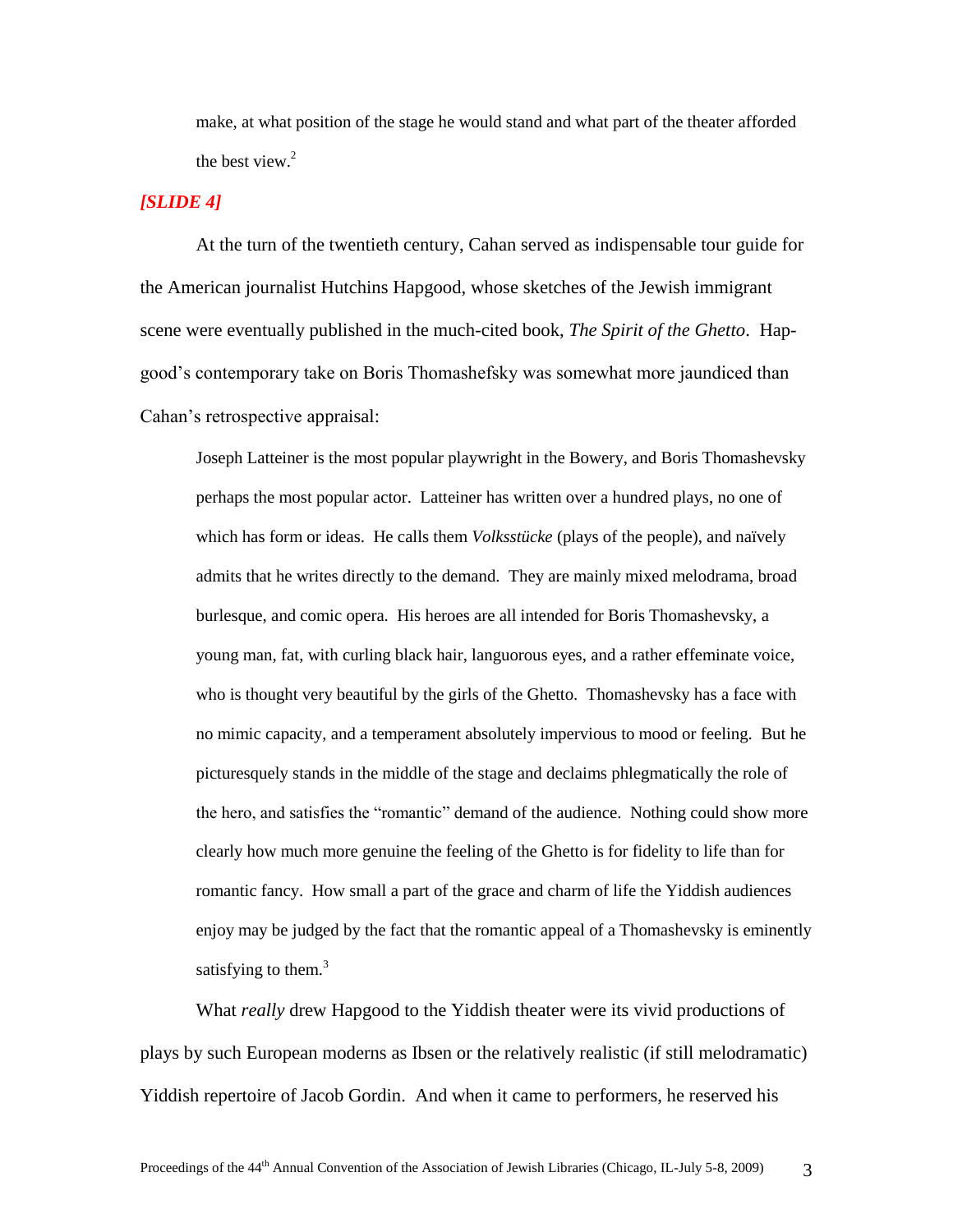highest praise for Thomashefsky"s occasional collaborator and perpetual rival, Jacob P. Adler, whom he described as "the best actor in the Ghetto."

# *[SLIDE 5]*

"[Thomashevsky] and Adler are now the leading actors of the People"s Theatre, but they never appear together," he continued, "Thomashevsky being the main interpreter of the plays which appeal distinctively to the rabble, and Adler of those which form the really original Yiddish drama of a serious nature."<sup>4</sup> Hapgood was clearly echoing the fevered denunciations of *shund*, or lowbrow drama that were appearing in the pages of the New York Yiddish press. It was surely no accident that Hapgood"s book included portraits of Gordin and Adler – drawn by the young Jacob Epstein – but not of Thomashefsky. Only lately has a cohort of researchers begun to reassess the disposable legacy of Yiddish theatrical *shund*. 5

# *The Metamorphosis of "***Shund***"*

There is a pronounced tendency among English-speaking chroniclers of the Yiddish theater, to seek out its connections with "mainstream" American entertainment. In particular, the "Method" school of acting, which was pioneered by Jacob P. Adler"s daughter Stella,

#### *[SLIDE 6]*

is cited as the most enduring contribution of the Yiddish theater to the American entertainment industry. According to this reading, Stella Adler"s leading students, such as Marlon Brando, are the true heirs of Jacob P., and through them his "voice" can still be heard.<sup>6</sup> ["Stella!"]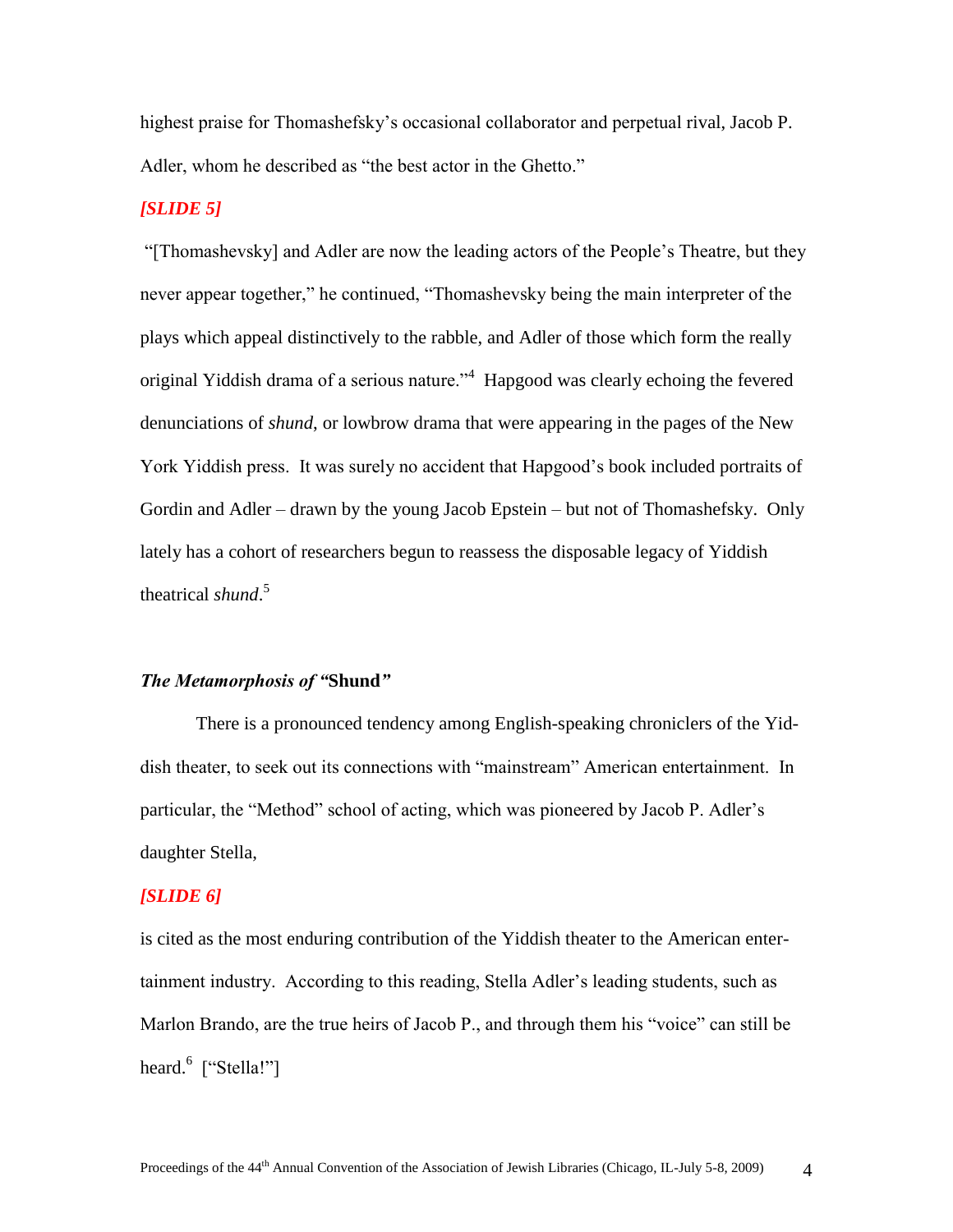But what of the *shund* heritage (if we may indeed call it that)? What is *its* legacy? There is more than one answer to that question, but for present purposes I will dwell on one of the more improbable episodes in the metamorphosis of Yiddish *shund*.

To set the scene: It"s the evening of October 22, 1969, and William Steinberg has fallen ill in the middle of a Boston Symphony concert that he is conducting at Philharmonic Hall in New York City. After intermission, the Symphony"s 24-year-old assistant conductor, Michael Tilson Thomas, replaces him on the podium. This extraordinary debut does not go unnoticed; in his review of the concert the next morning, *The New York Times*" veteran music critic Harold C. Schonberg writes: "Mr. Thomas knows his business, and we shall be hearing from him again." Then, on October 25<sup>th</sup> the *Times* runs a two-column profile of the young conductor, which notes in passing that "he is a grandson of Boris Tomashefsky [*sic*], a pioneer in Yiddish theater in the United States, and the son of Ted Thomas, a writer and director of film and television."<sup>7</sup>

Michael Tilson Thomas"s mid-concert substitution was eerily reminiscent of the most famous conducting debut of the American Century. That time it was front-page news: On November 15, 1943, the *Times* reported on "a dramatic musical event yesterday when the 25-year-old assistant conductor of the New York Philharmonic Symphony Orchestra Leonard Bernstein, substituted on a few hours" notice for Bruno Walter, who had become ill, and led the orchestra through its entire program."<sup>8</sup> Bernstein's path would eventually intersect with that of the young Michael Tilson Thomas.

#### *[SLIDE 7]*

As his career as a conductor developed, "Boris Thomashefsky"s grandson" inevitably served as one of Tilson Thomas"s calling cards. However, any connection one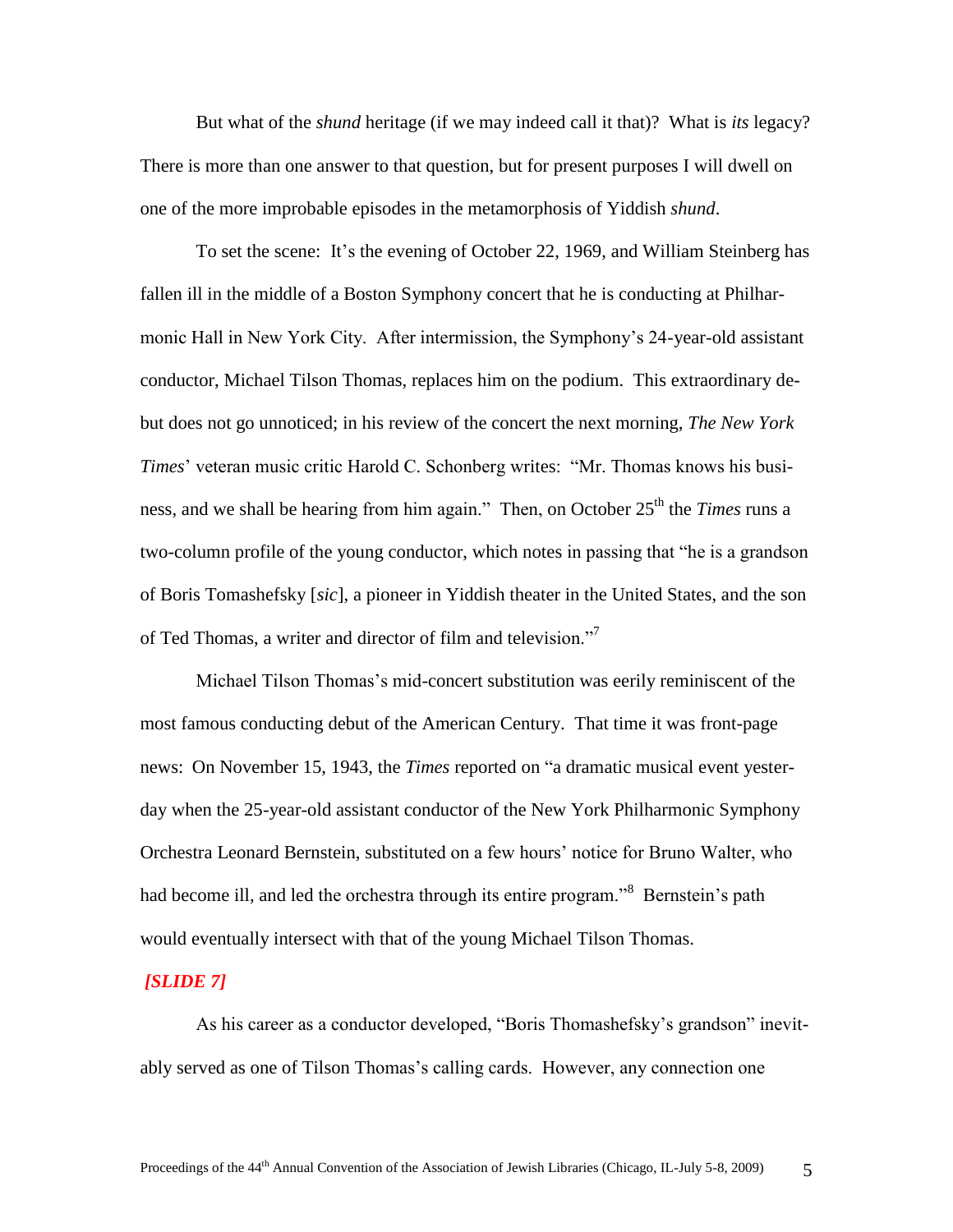might make between the young maestro"s music making and his grandfather"s theatrical heritage might seem quite tenuous. Michael was, after all, a graduate of the University of Southern California"s famous music school, and a protégé of the severely modernist composer and conductor, Pierre Boulez. Furthermore, Joseph Rumshinsky and Herman Wohl"s musical compositions for Thomashefsky"s productions most definitely did *not* enter into Michael"s repertoire during his stints as Music Director of the Buffalo Philharmonic or Principal Conductor of the London Symphony Orchestra. This had to wait until after 1995, when at the age of fifty Michael Tilson Thomas was appointed Music Director of the San Francisco Symphony.<sup>\*</sup>

## *[SLIDE 8]*

The expression *dos pintele yid* is a construct that refers to the irreducible quotient of Yiddishkeit (however that might be defined) that even the most assimilated of Jews is presumed to possess. It is also the title of one of Boris Thomashefsky"s most famous theatrical productions.

# *[SLIDES 9 & 10]*

Michael Tilson Thomas"s musical pantheon would doubtless confirm the worst nightmares of Richard Wagner, that quintessential composer of Teutonic music dramas, and author of the notorious tract *Judaism in Music*.

#### *[SLIDE 11]*

 $\overline{a}$ 

This pantheon begins with Gustav Mahler, one of Europe"s leading conductors, and the composer of sprawling song cycles and symphonies that entered the standard orchestral

<sup>\*</sup> At the same time, he continued as the Artistic Director of the New World Symphony, in Miami Beach, a training orchestra that he helped found for aspiring, conservatory-trained classical musicians.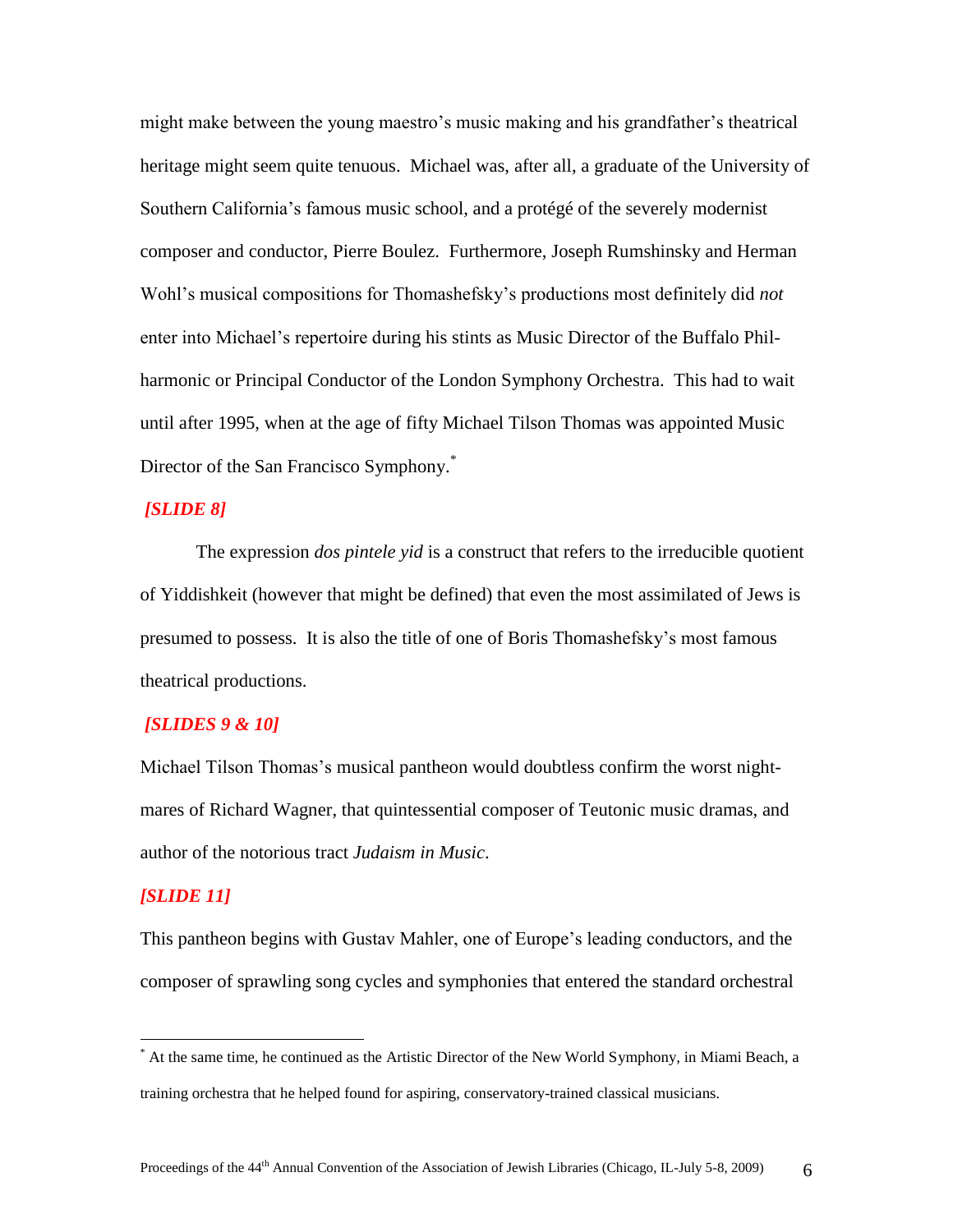repertoire decades after his demise. It is worth noting here that the San Francisco Symphony"s high-profile, multi-year recording project under MTT"s baton is the complete cycle of Mahler symphonies, which is still in progress.

## *[SLIDES 12 & 13]*

Next in line comes Aaron Copland, the inventor (by MTT"s account) of the "American" sound in twentieth-century classical music. And then of course there is Lenny.

Each of these figures can moreover be taken to personify a different phase in the ways in which prominent Jewish cultural figures situated themselves as Jews. Mahler was a late nineteenth-century Bohemian Jew who converted in order to be granted a conducting post in Vienna. Elements of his adopted Catholic faith suffuse his compositions, most notably, his Second Symphony (known as the "Resurrection") – even as some listeners have detected Central European "klezmer" tonalities in his First Symphony.<sup>9</sup> Copland, a native Brooklynite, was born in 1900 and had his bar mitzvah in the Kane Street Synagogue, in Cobble Hill. Its spiritual leader in those days was one of America"s leading composers of Jewish liturgical music, Rabbi Israel Goldfarb (best known for the melody that he composed for the Sabbath hymn "Shalom Aleikhem"). Copland would, however, have resisted the label of "Jewish composer." Bernstein, who came of age musically during World War II, openly drew upon Jewish themes and motifs in his compositions, and he maintained an emotional identification with Jewish causes, especially the Israel Philharmonic.<sup>10</sup> At the same time, he was a composer of mainstream Broadway show tunes and recondite classical pieces. And MTT? He positively flaunts both his musical and his personal pedigrees. Indeed, what is perhaps most fascinating about Mi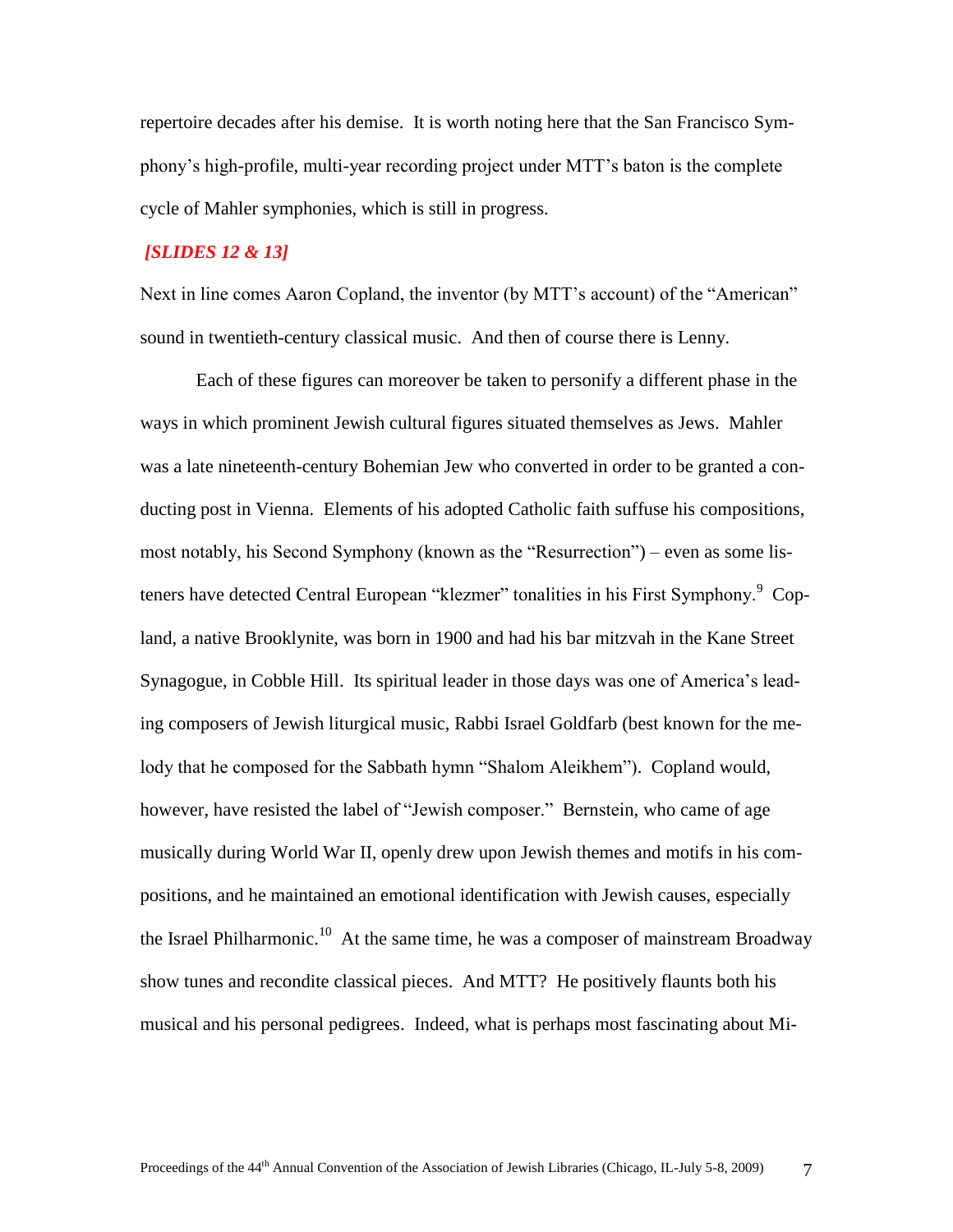chael Tilson Thomas is the way in which he ingeniously attempts to meld the very distinct legacies of Gustav Mahler and the Thomashefskys.

### *[SLIDE 14]*

### *Enter the Bibliographer, Stage Left*

In the autumn of 1999 I was introduced to Linda Steinberg, a museum professional by background who was the Executive Director of something called The Thomashefsky Project. MTT himself was the guiding force behind this enterprise. At that point I had been working on a bibliography of the Lawrence Marwick collection of Yiddish play scripts at the Library of Congress on and off, for over a decade. The completed bibliography was finally published on the Web in 2004.

### *[SLIDE 15]*

At Linda"s request I generated a fifteen-page printout from my bibliographical database, listing all instances where the members of the family were mentioned in it. Linda passed along my report to the Project"s researcher, Ronald Robboy, in San Diego. Ron, a classically trained cellist and self-taught Yiddishist, had already spent many hours in libraries and archives tracking down and copying scripts, posters, photographs, correspondence, and other Thomashefsky memorabilia.

### **"The Thomashefskys,"** *Brought to You by the San Francisco Symphony*

Mention the name "Thomashefsky" and "Boris" inevitably comes to mind. But Michael Tilson Thomas never knew his grandfather; he did, however, grow up with his grandmother, Bessie Thomashefsky, a famous actress in her own right, whose career on the Yiddish stage began sixty years before Michael was born.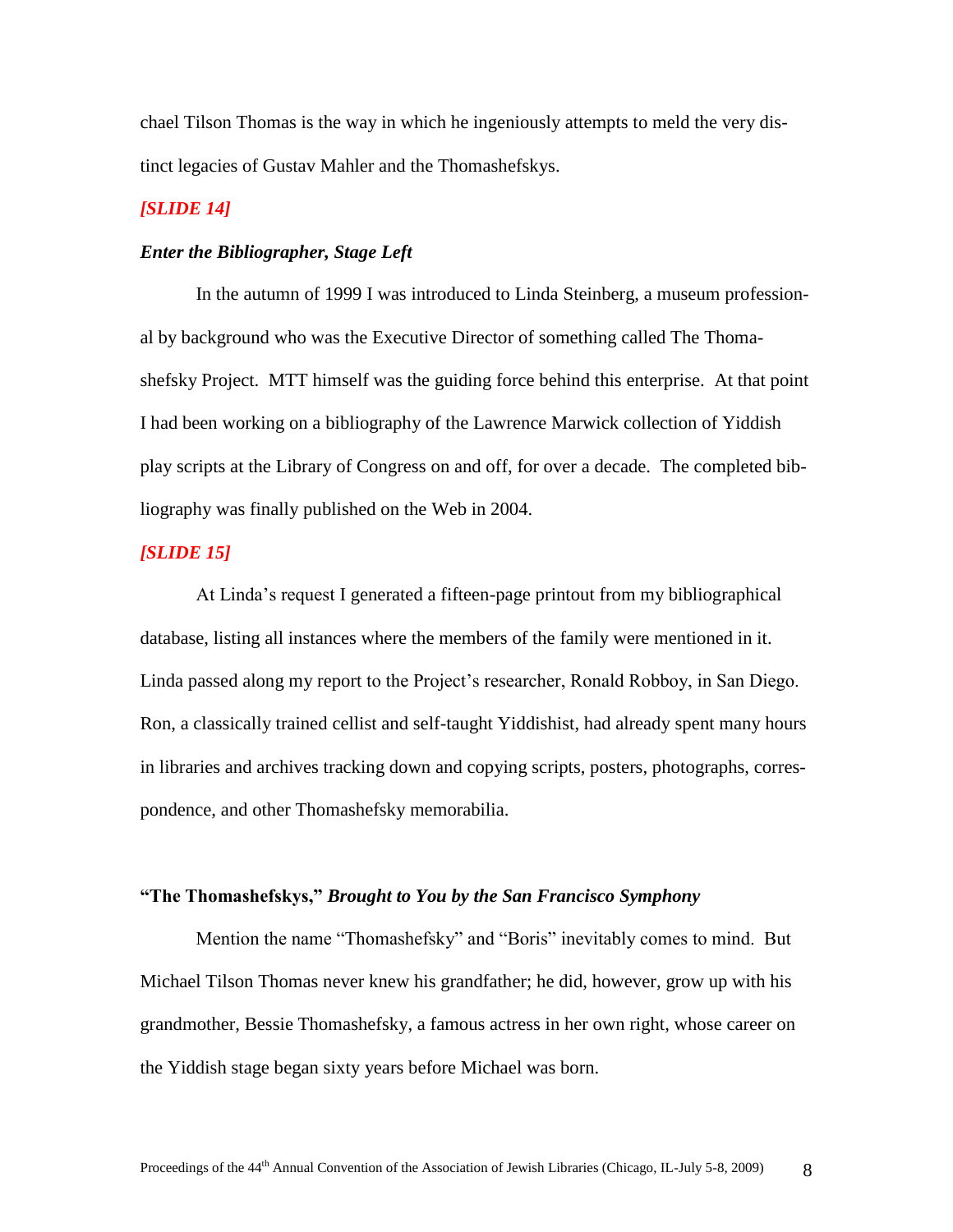# *[SLIDES 16 & 17]*

Boris and Bessie had a tempestuous marriage, punctuated by scandal and ending in separation – a factor that probably colored the recollections that she shared with her grandson. Bessie died in 1962, when Michael was seventeen years old, and the Thomashefsky Project is at least as much of a tribute to her legacy as it is to Boris's.

# *[SLIDES 18 & 19]*

Early in 2000, a small group of Yiddish theater researchers was invited for a brainstorming session at the spacious Arts-and-Crafts house in the San Francisco neighborhood of Pacific Heights that Michael Tilson Thomas shares with his partner and business manager. As far as I know, this was the only meeting of the Thomashefsky Project"s Academic Advisory Committee ever to take place. Our host showed us some of his theatrical heirlooms and conveyed his thoughts regarding the direction in which the project was headed.

Ultimately, it was five years before the Thomashefsky Project had its official rollout, which took the form of a semi-staged theatrical and musical performance at Carnegie Hall in April 2005. The performers included several veteran Broadway performers and a house band comprising members of the San Francisco Symphony. Two months later, at the end of June, there were repeat performances of "The Thomashefskys: Music and Memories of a Life in the Yiddish Theatre" (as the program was called) at Davies Symphony Hall, in San Francisco.

### *[SLIDE 20]*

The program was tinkered with and, in 2008, repeated before symphony audiences in New York, Chicago, Los Angeles, Philadelphia, and San Francisco.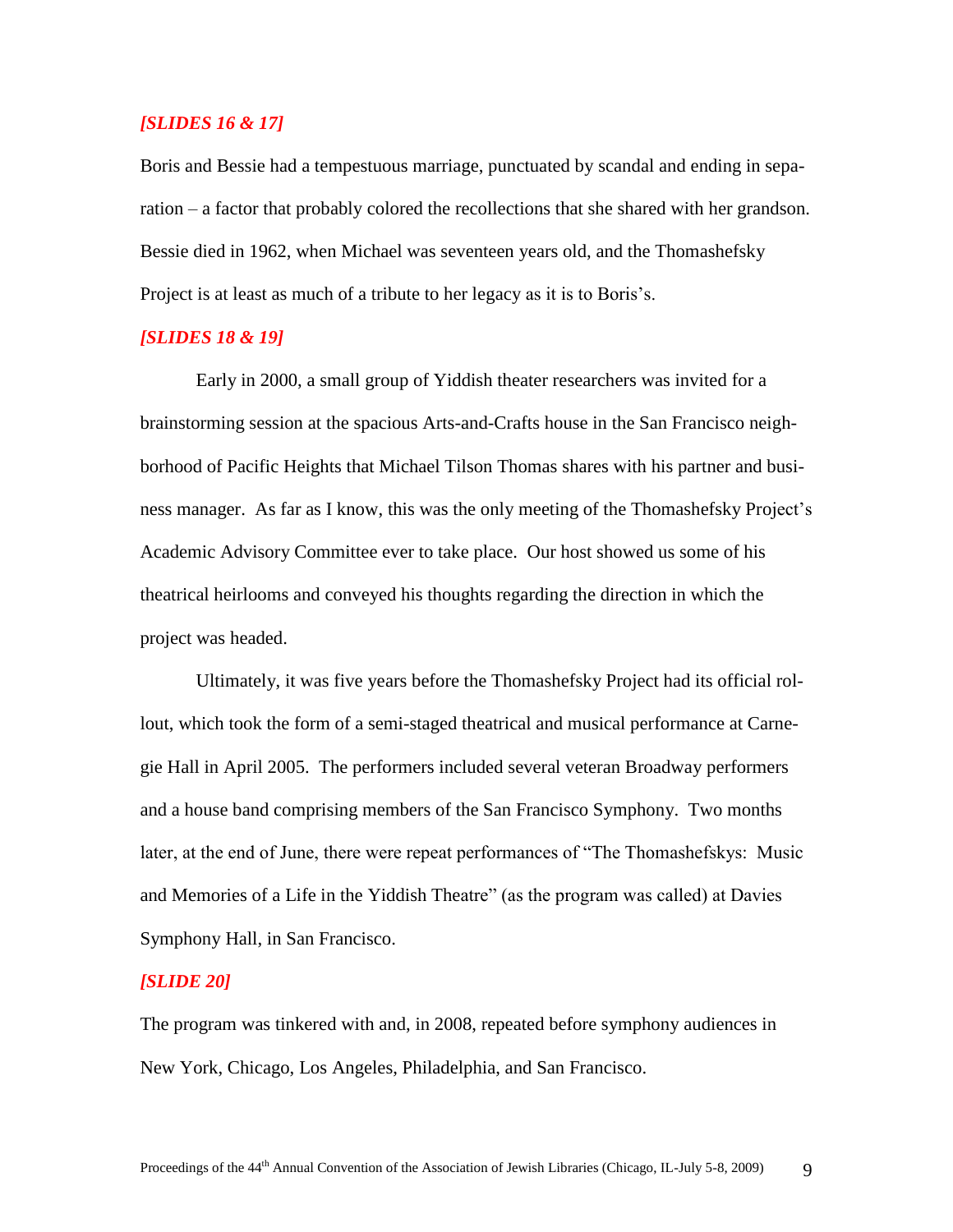The cover of the *Playbill* for the 2005 San Francisco performances reveals their implicit premise, namely, that the musical traditions of the popular Yiddish stage fed, first, into Tin Pan Alley and, ultimately, into the American classical music tradition. The six faces featured on the *Playbill* cover tell it all: Bessie Thomashefsky, in right profile, is the dominant image. Her picture is accompanied by inset portraits of Boris, the Gershwin brothers, Bernstein, and Copland. As Linda Steinberg explains in her *Playbill*  essay, "The program assembled by Michael Tilson Thomas for *The Thomashefskys* enables us to travel the distance from Goldfaden to Rumshinsky, to stand on the threshold where sounds of Jewish music entered mainstream American life and gradually evolved into something new."<sup>11</sup> The ethnomusicologist Mark Slobin characterizes Joseph Rumshinsky as "the most prolific and influential of the operetta composers. He lived through the transition from the older European-based plots and musical styles to the advent of the lighter Americanized shows that set popular taste in the  $1920s$ .<sup>"12</sup> In short, the "family" tree" of mid- and late-twentieth century classical music in America has very diverse lines, including one that MTT traces straight back – through his grandparents – to Rumshinsky and then Goldfaden.

Another of MTT"s central claims is that the original Thomashefsky repertoire – Latteiner's plays notwithstanding – should by no means be classified as *shund*. Rather, in his view, it was "entertainment [that was created] around controversial social issues. It was a reflection of the concerns of Yiddishkeit, which of course had very much to do with social transformation. When you look at plays like 'Death of a Salesman,' 'Inherit the Wind" or even "West Side Story," these are all very entertaining evenings with underlying social messages. That's very much the tradition of the Yiddish theater."<sup>13</sup>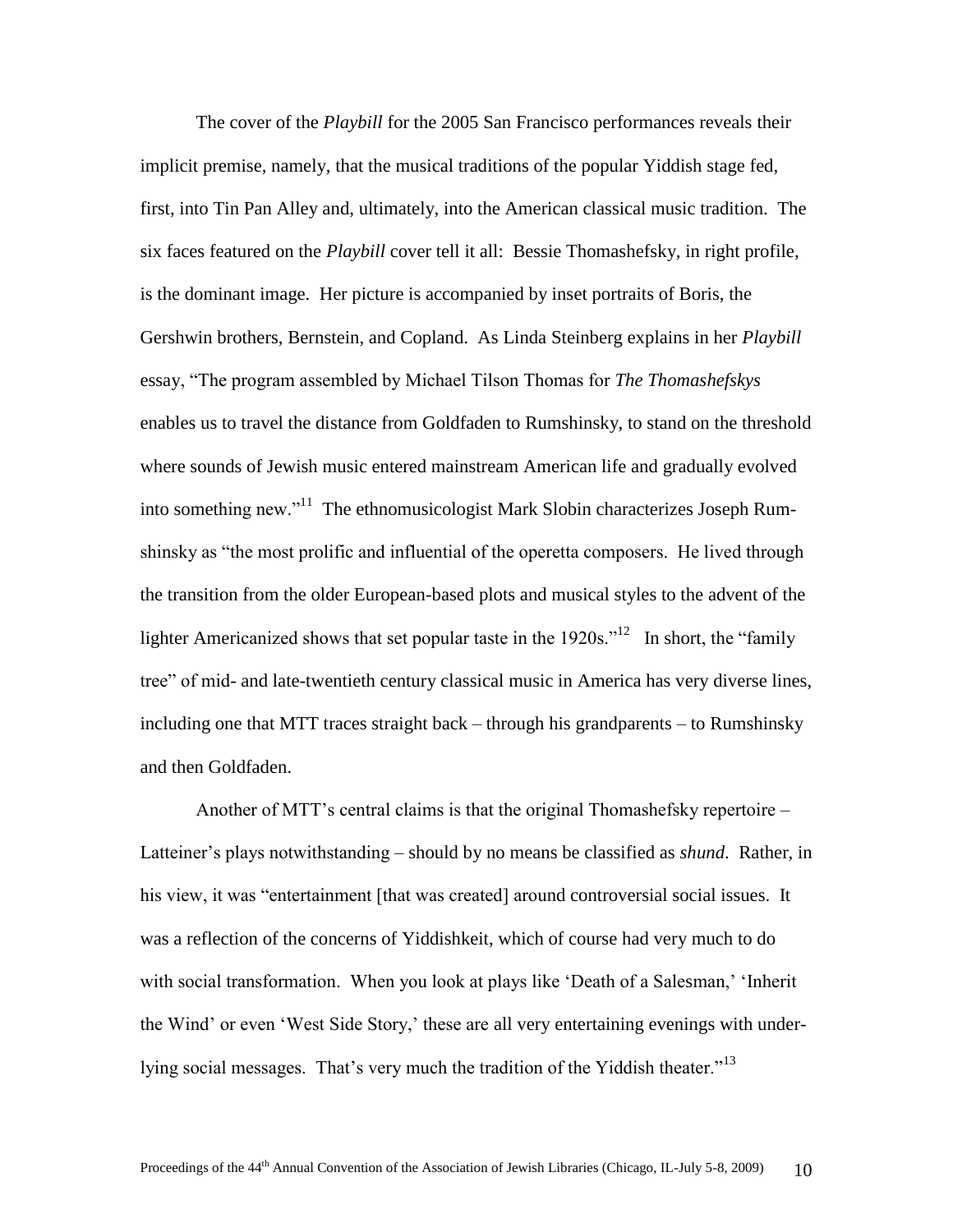# *[SLIDE 21]*

The program proper of "The Thomashefskys" merits a few observations. The script is by MTT, and his narration provides the bridge between the semi-staged musical segments. Naturally, it calls upon his personal and family reminiscences about growing up in a show biz family in LA. "As a boy in North Hollywood," writes the Yiddishtheater historian Nahma Sandrow, "Michael Tilson Thomas adored his grandmother"s flamboyant yet down-to-earth personality, her generosity, and her youthful zest for life."<sup>14</sup> As Michael himself once put it, "My father over many years wanted to do some kind of evening about the Yiddish theater and Boris and Bessie. I was always delighted by the music and stories, but I didn't appreciate it as a kid."<sup>15</sup> But a more ambitious agenda was of course also at stake.

This was an evening of musical performances above all, presented mostly in chronological order according to their dates of composition. The exceptions came right at the beginning of the program, with a short piece called "Green Horn Blues," composed by Ted Thomas (Michael"s father) in 1958, and Joseph Rumshinsky"s overture to *Khantshe in Amerike*, dating from 1915, which was one of Bessie's main vehicles. Otherwise, the progression went from Abraham Goldfaden in the late 1870s through a host of (mostly) American Yiddish theater composers, and concluding with Rumshinsky"s song "Vatsh yor step," from *Berele Tramp*, composed in 1923. Participation by both Broadway and classically trained singers demonstrated the seriousness with which Michael Tilson Thomas regards this music, and the degree to which he has come to appreciate it on its own terms.

#### *[SLIDE 22]*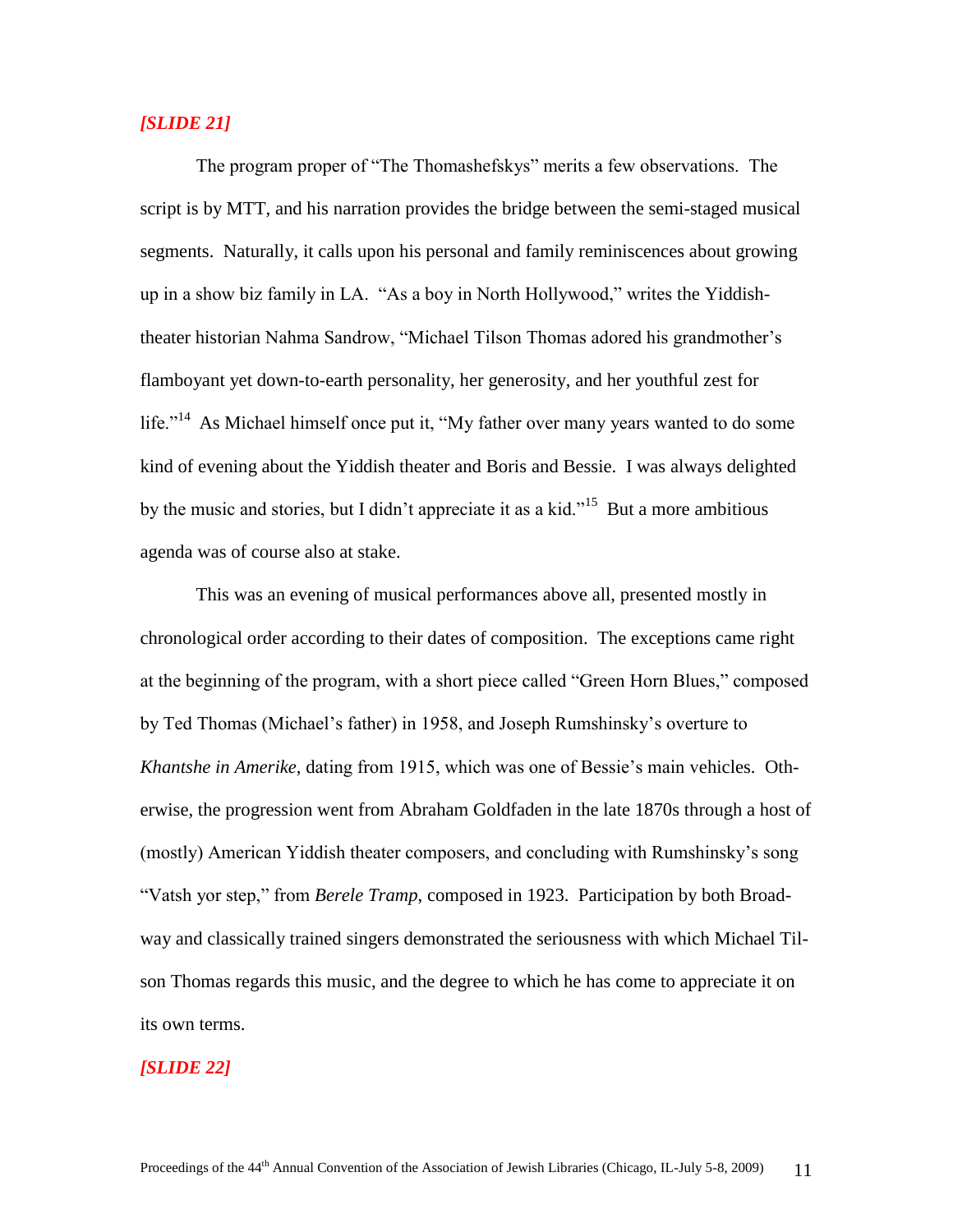Wherever they might be now – that great Yiddish theater in the sky, perhaps – Boris and Bessie Thomashefsky must surely be smiling. And meanwhile, off in his little corner of *Gan-eden* our snobbish connoisseur, Abraham Cahan – who was an opera lover at heart – is without a doubt finding it difficult to stifle an ironic laugh. For through their grandson, the Thomashefskys have finally succeeded in showing up the Adlers.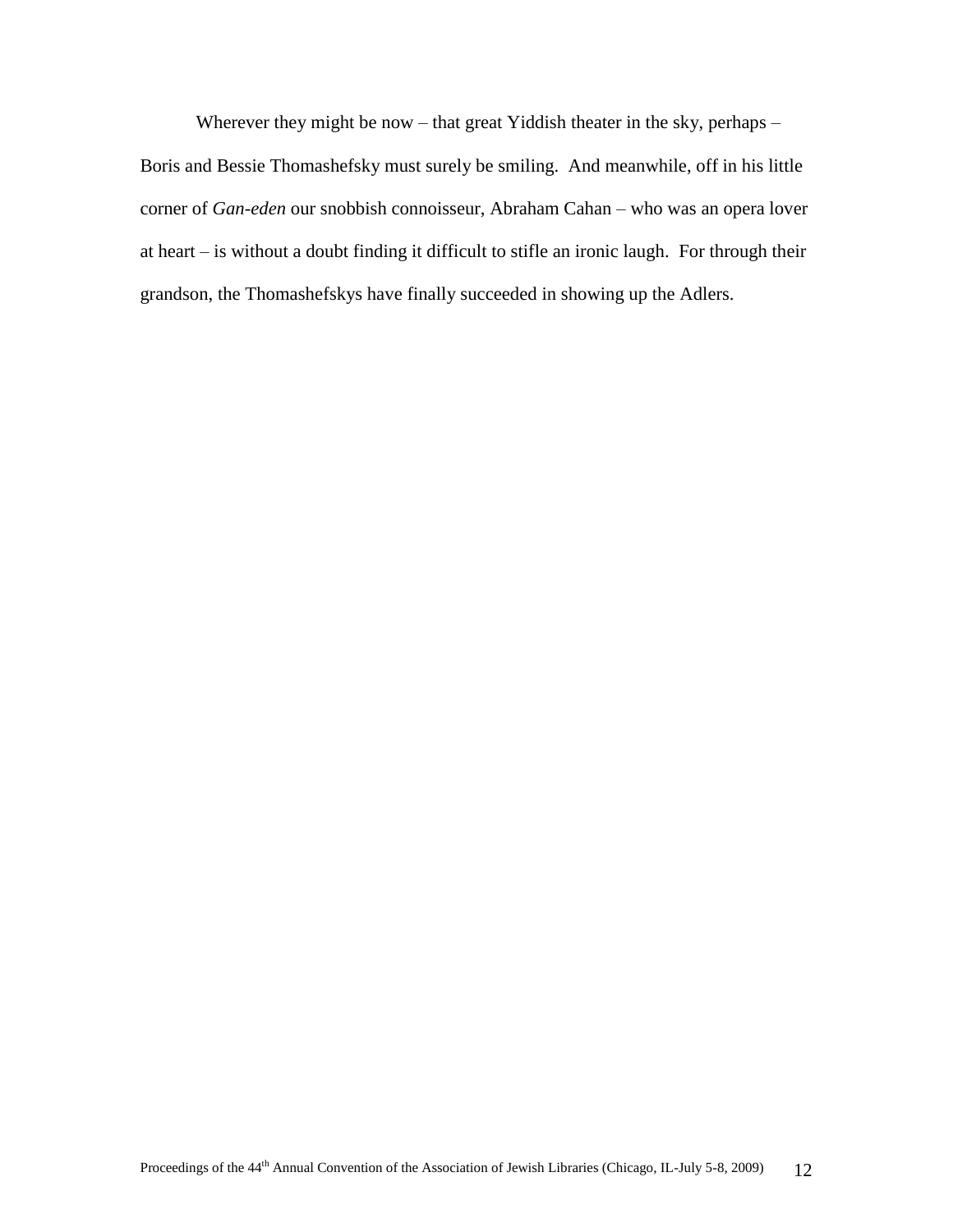#### **Notes**

 $\overline{a}$ 

 $2^2$  Cahan, 391-392.

<sup>3</sup> Hutchins Hapgood, *The Spirit of the Ghetto: Studies of the Jewish Quarter in New York*, with drawings from life by Jacob Epstein (New York: Funk & Wagnalls, 1902), 139-140; reprinted by the Belknap Press of Harvard University, 1967 (with an introduction by Moses Rischin).

 $^{4}$  Hapgood, 156, 159-160.

<sup>5</sup> See, for example: Nina Warnke, "Immigrant Popular Culture as Contested Sphere: Yiddish Music Halls, the Yiddish Press, and the Processes of Americanization," *Theatre Journal* 48, no. 3 (1996), 321-335; Nina Warnke, "The Child Who Wouldn"t Grow Up: Yiddish Theatre and Its Critics," in *Yiddish Theatre: New Approaches*, edited by Joel Berkowitz (Oxford: The Littman Library of Jewish Civilization, 2003), 201- 216; Joel Berkowitz, *Shakespeare on the American Yiddish Stage* (Iowa City: University of Iowa Press, 2002).

<sup>6</sup> This, at least, is one of the messages that one carries away from Stefan Kanfer"s recent book, *Stardust Lost: The Triumph, Tragedy, and Mishugas of the Yiddish Theater in America* (New York: Knopf, 2006). <sup>7</sup> Harold C. Schonberg, "Music: Steinberg Ill at Concert; Assistant, 24, Takes Over," *The New York Times*, October 23, 1969; Allen Hughes, "Conductor, 24, Is at Ease with Steinberg"s Baton," *The New York Times*, October 25, 1969.

<sup>8</sup> "Young Aide Leads Philharmonic, Steps in When Bruno Walter Is Ill; a Warm Reception for 25-Year-Old Conductor," *The New York Times*, November 15, 1943.

 $9$  Here is a typical example, taken from a review of the Zürich Tonhalle Orchestra's recording of Mahler's First Symphony: "The episodes of Jewish klezmer and marching band music are well handled; [David] Zinman encourages the orchestra to embrace them with tenderness rather than looking for a grotesque quality, or maximum comic effect." See Andrew McGregor, "Music – Recordings: Gustav Mahler, Symphony No. 1," [*BBC Classical Review*][: http://www.bbc.co.uk/music/release/xwvr/](http://www.bbc.co.uk/music/release/xwvr/) (accessed May 29, 2007).

<sup>1</sup> Abraham Cahan, *The Education of Abraham Cahan*, translated by Leon Stein, Abraham P. Conan, and Lynn Davison (Philadelphia: Jewish Publication Society of America, 1969), 275-276.